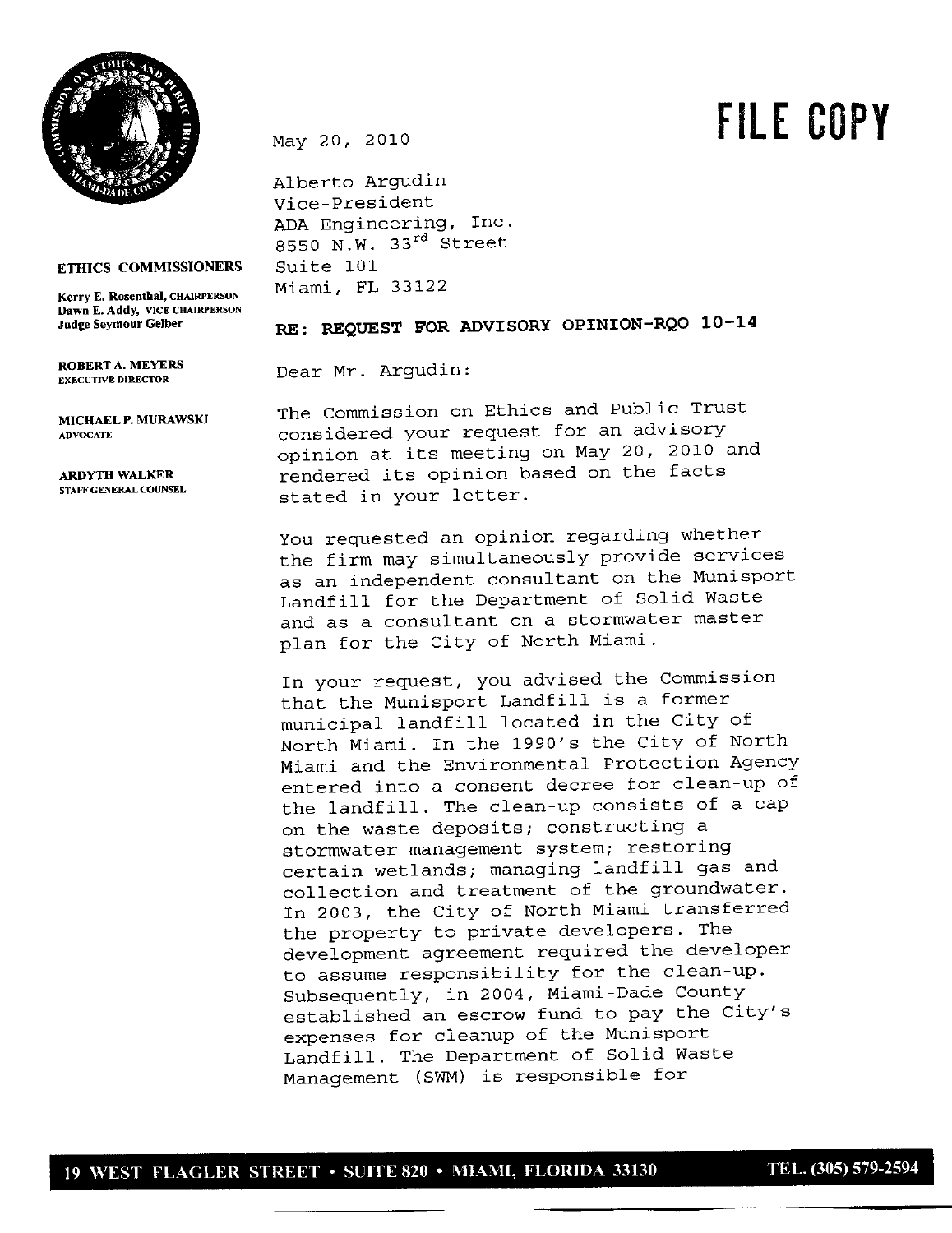administering this fund. Pursuant to the agreement between Miami-Dade County and the City of North Miami, the County must approve all plans related to the cleanup of the landfill. The plans must be approved prior to payments from the escrow fund.

The stormwater management system is used to prevent further contamination of the groundwater from stormwater that falls into the contaminated area. <sup>A</sup> receiver recently assumed responsibility for the property. The City of North Miami, through the receiver, has submitted plans for a stormwater management system to the agencies that have jurisdiction including the Department of Solid Waste, DERM and the Florida Department of Environmental Protection. The final shape of the stormwater management system will be contingent on the final development plan for the Munisport area.

ADA Consulting has been retained by the Department of Solid Waste to oversee construction of the cleanup facility including the stormwater management system. The developer may also hire a consultant to design and review plans related to the stormwater management system based on the changing development plans for the area. The plans would be reviewed by ADA as the consultant for the Department of Solid Waste. ADA does not have oversight responsibilities related to other stormwater projects in the City of North Miami.

The Commission found ADA Engineering may not simultaneously serve as the independent consultant for the Munisport Landfill for the Department of Solid Waste and provide stormwater master plan services for the City Of North Miami. Under the Commission's prior opinions, ADA will have overlapping responsibilities under the two roles.

In a series of opinions, the Ethics Commission has opined that certain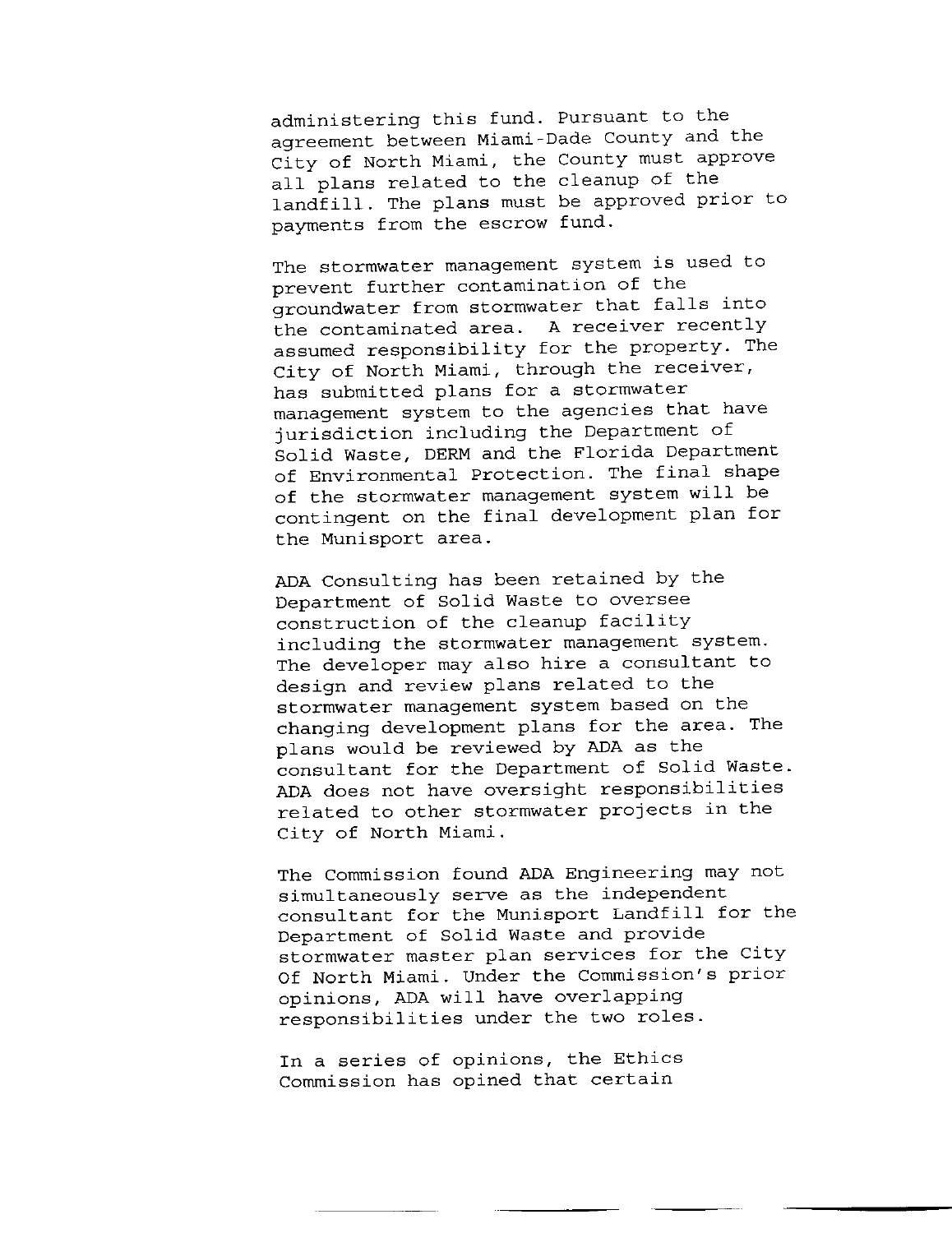contractual arrangements create an inherent conflict of interest and should be determined prior to award. For example, a conflict exists if a contractor has overlapping responsibilities on different phases of the same project (i.e. AE on one phase of the project and serving as value engineer, CIS or CM partner on another phase of the project; supervisor or prime on one phase of the project and subcontractor on another or related phase or project). Further a conflict may exist if there are overlapping roles or responsibilities between two related contracts. These arrangements create conflict because they lead to disclosure of confidential information and impair independent judgment by the contractor in the performance of its contractual obligations.

In the instant case, ADA will have overlapping responsibilities if the firm is reviewing North Miami's stormwater plans for the Munisport Landfill for the Department of Solid Waste at the same time as it serves as a stormwater consultant for the City of North Miami. The City of North Miami retains final responsibility for the cleanup under its agreement with the developer. As a consultant for the City of North Miami, ADA's independence of judgment in providing oversight on the landfill closure for the Department of Solid Waste may be compromised by any work for the City of North Miami on related matters. Therefore, ADA has an impermissible conflict of interest and may not simultaneously serve in both capacities.

This opinion construes the Miami-Dade Conflict of Interest and Code of Ethics ordinance only and is not applicable to any conflict under state law. Please contact the State of Florida Commission on Ethics if you have any questions regarding possible conflicts under state law.

If you have any questions regarding this opinion, please call the undersigned at (305)